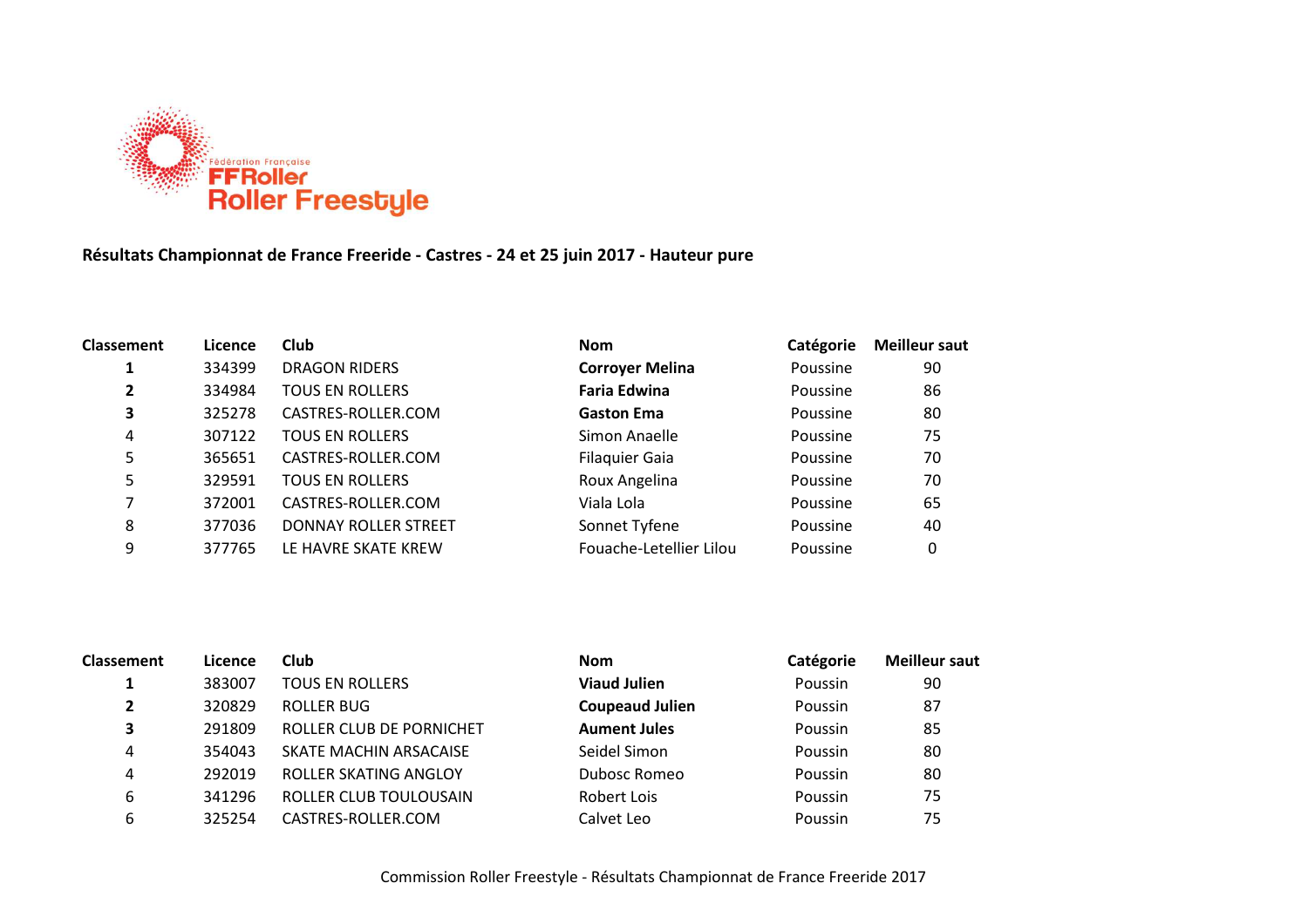| 6  | 390595 | ROLLER BUG                         | Turmo Robin           | Poussin        | 75 |
|----|--------|------------------------------------|-----------------------|----------------|----|
| 6  | 304972 | ROLLING SK8 CLUB BIEVILLE BEUVILLE | Bataille Timeo        | Poussin        | 75 |
| 6  | 354046 | SKATE MACHIN ARSACAISE             | Seidel Charly         | Poussin        | 75 |
| 6  | 234024 | ROLLER CLUB ROSCOFF                | <b>Grall Maxence</b>  | Poussin        | 75 |
| 12 | 357833 | <b>TOUS EN ROLLERS</b>             | Auger Theo            | Poussin        | 70 |
| 12 | 333236 | SKATE MACHIN ARSACAISE             | Deniaud Nolan         | Poussin        | 70 |
| 14 | 369354 | ROLLER BUG                         | Doussin Matheo        | <b>Poussin</b> | 60 |
| 14 | 399780 | <b>TROUPE ROLLER MELLOISE</b>      | Thomazeau Lucas       | Poussin        | 60 |
| 14 | 362122 | <b>SPUC PESSAC</b>                 | Berhila Lounes        | Poussin        | 60 |
| 14 | 387878 | <b>TOUS EN ROLLERS</b>             | Viaud Antonin         | Poussin        | 60 |
| 14 | 345558 | ROLLER BUG                         | <b>Cumunel Arthur</b> | Poussin        | 60 |
| 14 | 403887 | PATINEURS DE LA VALLEE DU THORE    | Jaures Lilian         | Poussin        | 60 |
| 20 | 353309 | <b>DRAGON RIDERS</b>               | Mahil-Veron Elias     | Poussin        | 0  |
| 20 | 343160 | <b>TOUS EN ROLLERS</b>             | Jugieau Bastien       | Poussin        | 0  |
|    |        |                                    |                       |                |    |

| <b>Classement</b> | Licence | <b>Club</b>                        | <b>Nom</b>                  | Catégorie | <b>Meilleur saut</b> |
|-------------------|---------|------------------------------------|-----------------------------|-----------|----------------------|
|                   | 334998  | <b>TOUS EN ROLLERS</b>             | <b>Faria Ornella</b>        | Benjamine | 105                  |
| 2                 | 280770  | <b>USC ACROLLER</b>                | <b>Briot Noelie</b>         | Benjamine | 100                  |
| 2                 | 263603  | ROLLER BUG                         | <b>Simon Touroumire Eva</b> | Benjamine | 100                  |
| 4                 | 310776  | <b>LES SAUTERELLES</b>             | Bescond Lou                 | Benjamine | 85                   |
| 5                 | 315644  | ROLLING SK8 CLUB BIEVILLE BEUVILLE | Gervais Andrea              | Benjamine | 80                   |
| 5                 | 341221  | <b>ROLLER BUG</b>                  | Darrigrand Lea              | Benjamine | 80                   |
| 5                 | 280831  | <b>ROLLER BUG</b>                  | Sivil Lila Belle            | Benjamine | 80                   |
| 8                 | 334423  | LE HAVRE SKATE KREW                | Mazouz Kalyssa              | Benjamine | 75                   |

| Classement | Licence | - Club            | Nom                    |                 | Catégorie Meilleur saut |
|------------|---------|-------------------|------------------------|-----------------|-------------------------|
|            |         | 330224 ROLLER BUG | <b>Coupeaud Maxime</b> | <b>Benjamin</b> | 110                     |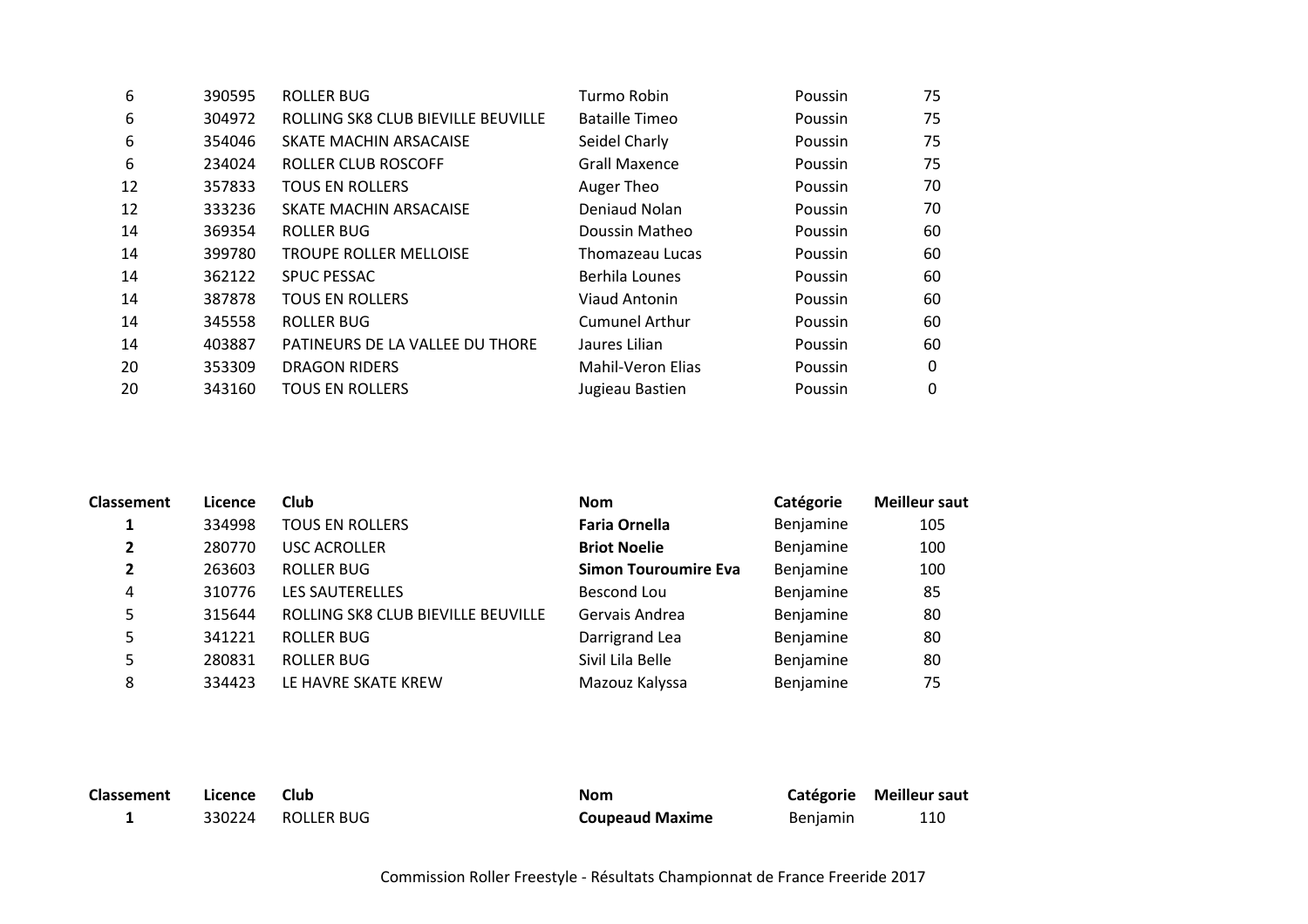| $\overline{2}$ | 307085 | <b>USC ACROLLER</b>                | Lacroix Noah              | Benjamin | 100 |
|----------------|--------|------------------------------------|---------------------------|----------|-----|
| 3              | 383353 | ROLLING SK8 CLUB BIEVILLE BEUVILLE | <b>Francois Alexandre</b> | Benjamin | 100 |
| 4              | 218538 | <b>ROLLER BUG</b>                  | <b>Metayer Antoine</b>    | Benjamin | 100 |
| 5              | 284636 | SKATE MACHIN ARSACAISE             | <b>Bouquet Noah</b>       | Benjamin | 95  |
| 5              | 302917 | ROLLER CLUB DE PORNICHET           | Kovalenko Jean            | Benjamin | 95  |
| 7              | 283268 | ROLLER SKATING ANGLOY              | Thery Ataia               | Benjamin | 90  |
| 8              | 218154 | ROLLER BUG                         | Laleve Damien             | Benjamin | 85  |
| 8              | 345604 | <b>ROLLER BUG</b>                  | <b>Ponchart Antoine</b>   | Benjamin | 85  |
| 8              | 329592 | <b>TOUS EN ROLLERS</b>             | Jugieau Thibault          | Benjamin | 85  |
| 8              | 306322 | ROLLER SKATING ANGLOY              | Machicote Damien          | Benjamin | 85  |
| 8              | 304756 | SKATE MACHIN ARSACAISE             | Dayries Liam              | Benjamin | 85  |
| 13             | 354816 | LE HAVRE SKATE KREW                | <b>Renault Louis</b>      | Benjamin | 80  |
| 13             | 326286 | ROLLER SKATING ANGLOY              | <b>Charriton Patxi</b>    | Benjamin | 80  |
| 15             | 304366 | <b>TOUS EN ROLLERS</b>             | <b>Rabillard Joris</b>    | Benjamin | 70  |
|                |        |                                    |                           |          |     |

| Classement     | Licence | Club                   | <b>Nom</b>             | Catégorie | <b>Meilleur saut</b> |
|----------------|---------|------------------------|------------------------|-----------|----------------------|
|                | 285275  | <b>TOUS EN ROLLERS</b> | <b>Simon Emmy</b>      | Minime    | 105                  |
| $\overline{2}$ | 208746  | SKATE MACHIN ARSACAISE | <b>Lacroix Salome</b>  | Minime    | 103                  |
| 3              | 271872  | SKATE MACHIN ARSACAISE | <b>Lopes Christina</b> | Minime    | 100                  |
| 4              | 355956  | SKATE MACHIN ARSACAISE | Sauget Maxence         | Minime    | 95                   |
|                | 333238  | SKATE MACHIN ARSACAISE | Lassaux Justine        | Minime    | 90                   |
| 6              | 307060  | <b>TOUS EN ROLLERS</b> | <b>Baty Elea</b>       | Minime    | 85                   |
|                | 352450  | LE HAVRE SKATE KREW    | <b>Trains Emilie</b>   | Minime    | 80                   |

| <b>Classement</b> | Licence | Club                   | <b>Nom</b>           |        | Catégorie Meilleur saut |
|-------------------|---------|------------------------|----------------------|--------|-------------------------|
|                   |         | 385607 ROLLER BUG      | Leleu Eliott         | Minime | 129                     |
|                   | 284475  | SKATE MACHIN ARSACAISE | <b>Davries Ethan</b> | Minime | 120                     |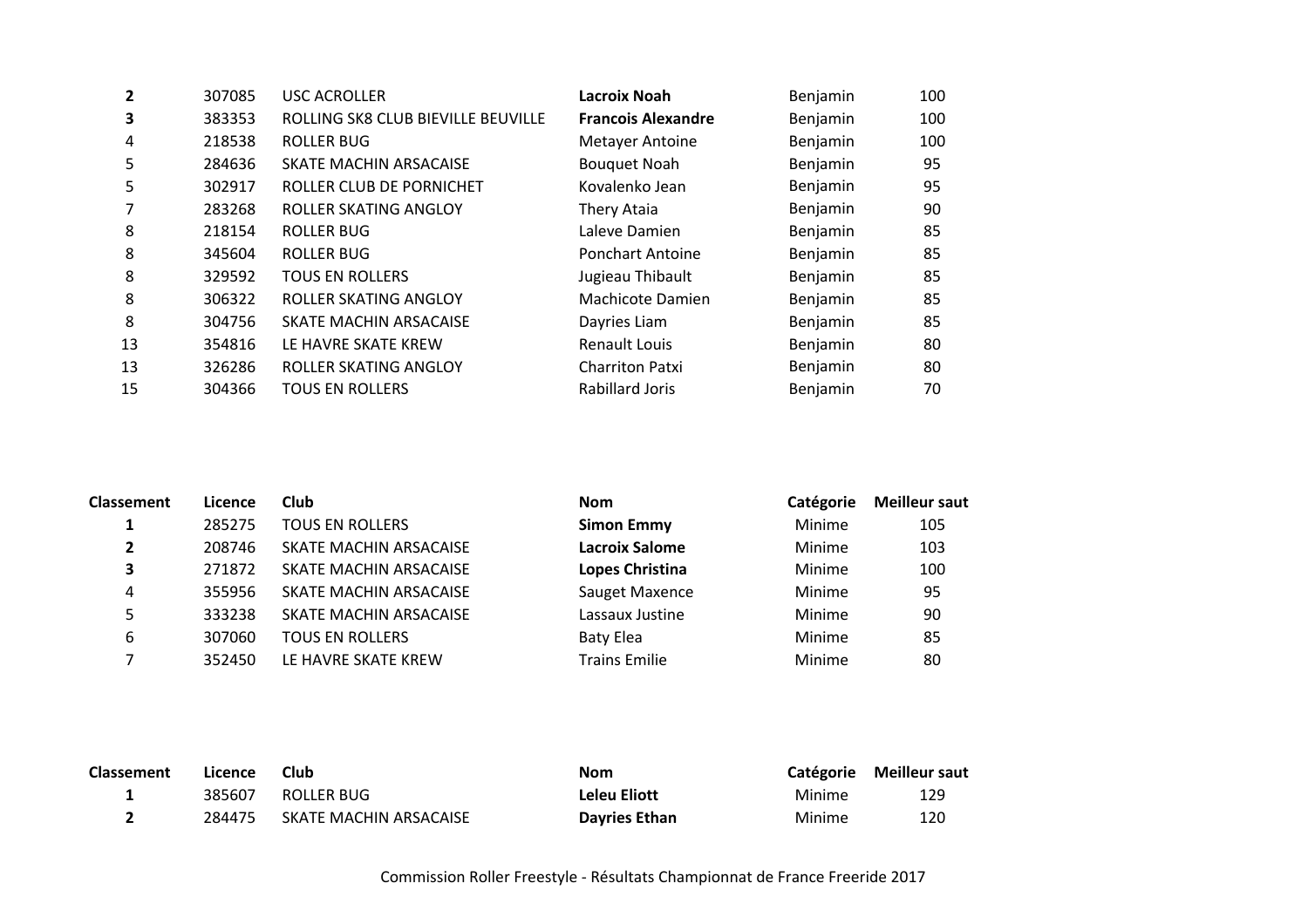| 250917 | <b>USC ACROLLER</b>      | <b>Bernard Dewasmes Adrien</b> | Minime                                          | 115 |
|--------|--------------------------|--------------------------------|-------------------------------------------------|-----|
| 373742 | ROLLER CLUB DE PORNICHET | Tongazara Iborahimo            | Minime                                          | 115 |
| 240514 | <b>SPUC PESSAC</b>       | Pucheu Plante Romain           | Minime                                          | 110 |
| 220624 | <b>ROLLER BUG</b>        | Charvet Julien                 | Minime                                          | 110 |
| 352420 | LE HAVRE SKATE KREW      | Le Coquil Timothe              | Minime                                          | 105 |
| 346449 |                          |                                | Minime                                          | 100 |
| 362038 | <b>TOUS EN ROLLERS</b>   | Garnier-Michaud Hugo           | Minime                                          | 100 |
| 232187 | ROLLER CLUB DE PORNICHET | Van Hamme Titouan              | Minime                                          | 100 |
| 228123 | ROLLER CLUB ROSCOFF      | Roignant Theo                  | Minime                                          | 90  |
| 344114 | <b>TOUS EN ROLLERS</b>   | Auger Kiliane                  | Minime                                          | 80  |
|        |                          |                                | ASSOCIATION SPORTIVE MONTLUCONNAI Berthelot Tom |     |

| <b>Classement</b> | Licence | Club                     | <b>Nom</b>             | Catégorie | <b>Meilleur saut</b> |
|-------------------|---------|--------------------------|------------------------|-----------|----------------------|
|                   | 271829  | ROLLER CLUB DE PORNICHET | <b>Poussier Maelie</b> | Cadette   | 100                  |
| $\overline{2}$    | 264730  | <b>LES SAUTERELLES</b>   | <b>Bersoult Julie</b>  | Cadette   | 95                   |
| 3                 | 232097  | <b>USC ACROLLER</b>      | <b>Chagnaud Marie</b>  | Cadette   | 95                   |
| 4                 | 231660  | ROULEZ ROSE              | Van Der Meulen Marine  | Cadette   | 85                   |
| 4                 | 335345  | LE HAVRE SKATE KREW      | Sa Sophia              | Cadette   | 85                   |
| 6                 | 160975  | ROLLER CLUB ROSCOFF      | <b>Grall Justine</b>   | Cadette   | 0                    |

| Classement     | Licence | Club                          | <b>Nom</b>                       | Catégorie | <b>Meilleur saut</b> |
|----------------|---------|-------------------------------|----------------------------------|-----------|----------------------|
|                | 205434  | <b>DRAGON RIDERS</b>          | Du Peloux Roman                  | Cadet     | 130                  |
| $\overline{2}$ | 293752  | <b>AM SPORTS</b>              | <b>Bernard Lethieleux Normar</b> | Cadet     | 130                  |
| 3              | 185913  | ROLLER CLUB DE PORNICHET      | <b>Pouessel Romain</b>           | Cadet     | 125                  |
| 4              | 178115  | <b>TROUPE ROLLER MELLOISE</b> | Doucet Mael                      | Cadet     | 125                  |
| 4              | 262531  | <b>LES SAUTERELLES</b>        | <b>Relet Matheo</b>              | Cadet     | 125                  |
| 6              | 323292  | ROULEZ ROSE                   | Cabestre-Castro Joaquim          | Cadet     | 120                  |
| 6              | 239554  | <b>DRAGON RIDERS</b>          | Elias Yoann                      | Cadet     | 120                  |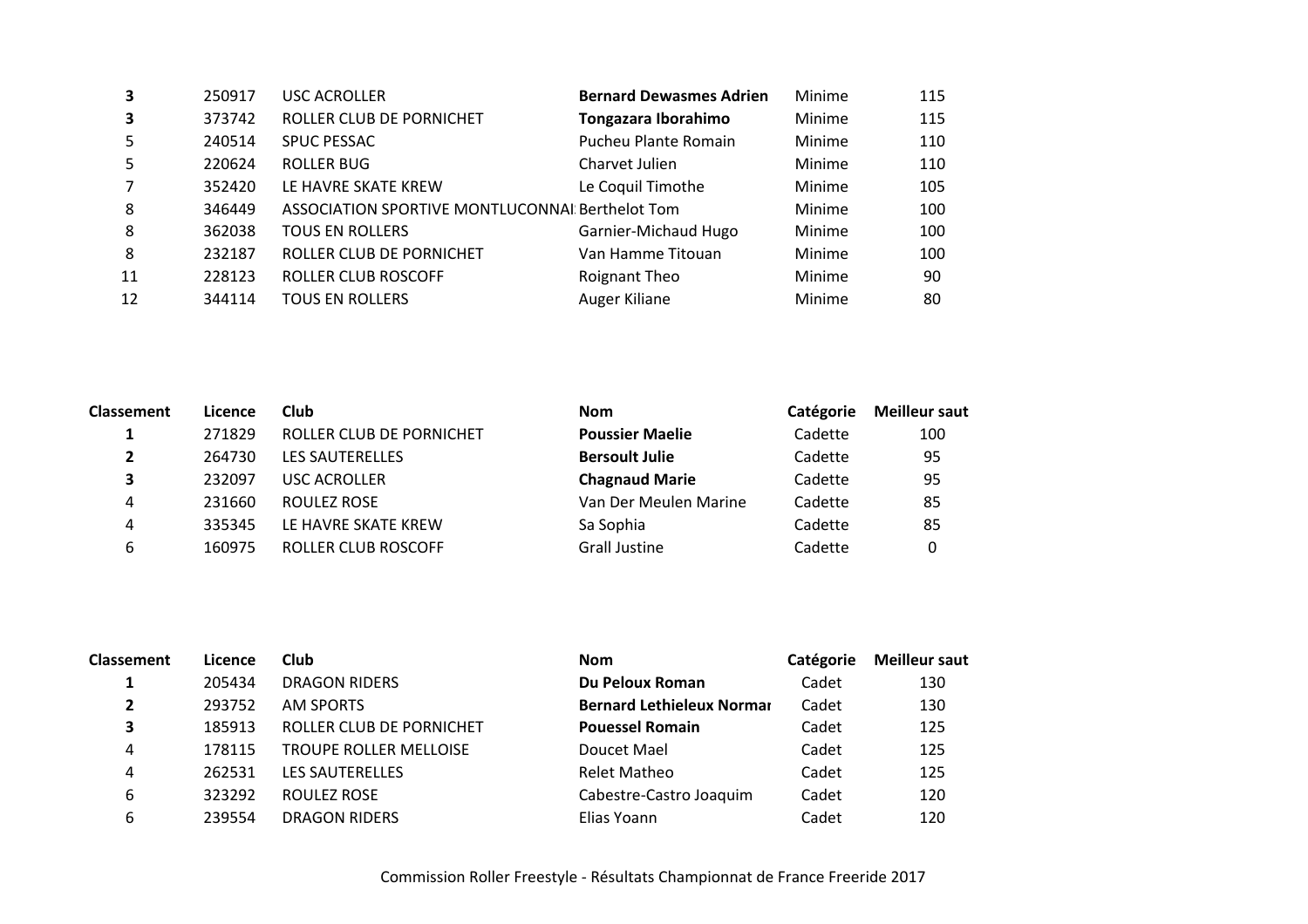| -8 | 221067 | <b>SPUC PESSAC</b>                             | Combes Cyprien              | Cadet | 115 |
|----|--------|------------------------------------------------|-----------------------------|-------|-----|
| -8 | 322214 | ASSOCIATION SPORTIVE MONTLUCONNAL Foucrier Tom |                             | Cadet | 115 |
| 10 | 403184 | CHAMBERY ROLLER                                | <b>Favre Mercuret Jules</b> | Cadet | 110 |
| 11 | 335705 | LE HAVRE SKATE KREW                            | Jumeline Alexis             | Cadet | 105 |

| Classement     | Licence | Club                           | <b>Nom</b>                | <b>Catégorie</b> | <b>Meilleur saut</b> |
|----------------|---------|--------------------------------|---------------------------|------------------|----------------------|
|                | 160322  | <b>DRAGON RIDERS</b>           | <b>Conan Maeliss</b>      | JS               | 115                  |
| $\overline{2}$ | 260695  | <b>DRAGON RIDERS</b>           | <b>Oguey Maud</b>         | JS               | 113                  |
| 3              | 222526  | AM SPORTS                      | <b>Marillier Charline</b> | JS               | 113                  |
| 4              | 288956  | ROLLER CLUB DE PORNICHET       | <b>Belin Mathilde</b>     | JS               | 105                  |
| 5.             | 315620  | <b>ASSOCIATION ROLLER MERU</b> | Deflandre Mael            | JS               | 100                  |
|                | 170547  | ROLLER BUG                     | Corcinos Elodie           | JS               | 100                  |

| <b>Classement</b> | Licence | Club                                    | <b>Nom</b>                 | Catégorie | <b>Meilleur saut</b> |
|-------------------|---------|-----------------------------------------|----------------------------|-----------|----------------------|
| 1                 | 158666  | <b>AM SPORTS</b>                        | <b>Petitcollin Florian</b> | JS        | 151                  |
| 2                 | 144558  | <b>DRAGON RIDERS</b>                    | Du Peloux Flavien          | JS        | 147                  |
| 3                 | 360265  | <b>WORLD INLINE SKATERS ASSOCIATION</b> | <b>Fantuz Alexandre</b>    | JS        | 135                  |
| 4                 | 60619   | <b>ROLLER BUG</b>                       | <b>Briex Oscar</b>         | JS        | 135                  |
| 5                 | 102188  | <b>USC ACROLLER</b>                     | Couitti Dylan              | JS        | 130                  |
| 5                 | 335525  | <b>USC ACROLLER</b>                     | <b>Baert Alexis</b>        | JS        | 130                  |
| 5                 | 296945  | <b>SPUC PESSAC</b>                      | Sow Guy                    | JS        | 130                  |
| 8                 | 176179  | SKATE MACHIN ARSACAISE                  | Salmon Nicolas             | JS        | 125                  |
| 8                 | 111658  | <b>ROLLER CLUB ROSCOFF</b>              | Penlann Hugo               | JS        | 125                  |
| 10                | 400136  | LE HAVRE SKATE KREW                     | Malandin Dylan             | JS        | 110                  |
| 10                | 368519  | <b>LYON ROLLER</b>                      | Cadet Maxime               | JS        | 110                  |
| 10                | 290205  | ATP 79 THOUARS                          | <b>Dubreuil Maxime</b>     | JS        | 110                  |
| 13                | 362037  | <b>TOUS EN ROLLERS</b>                  | Auger Guillaume            | JS        | 0                    |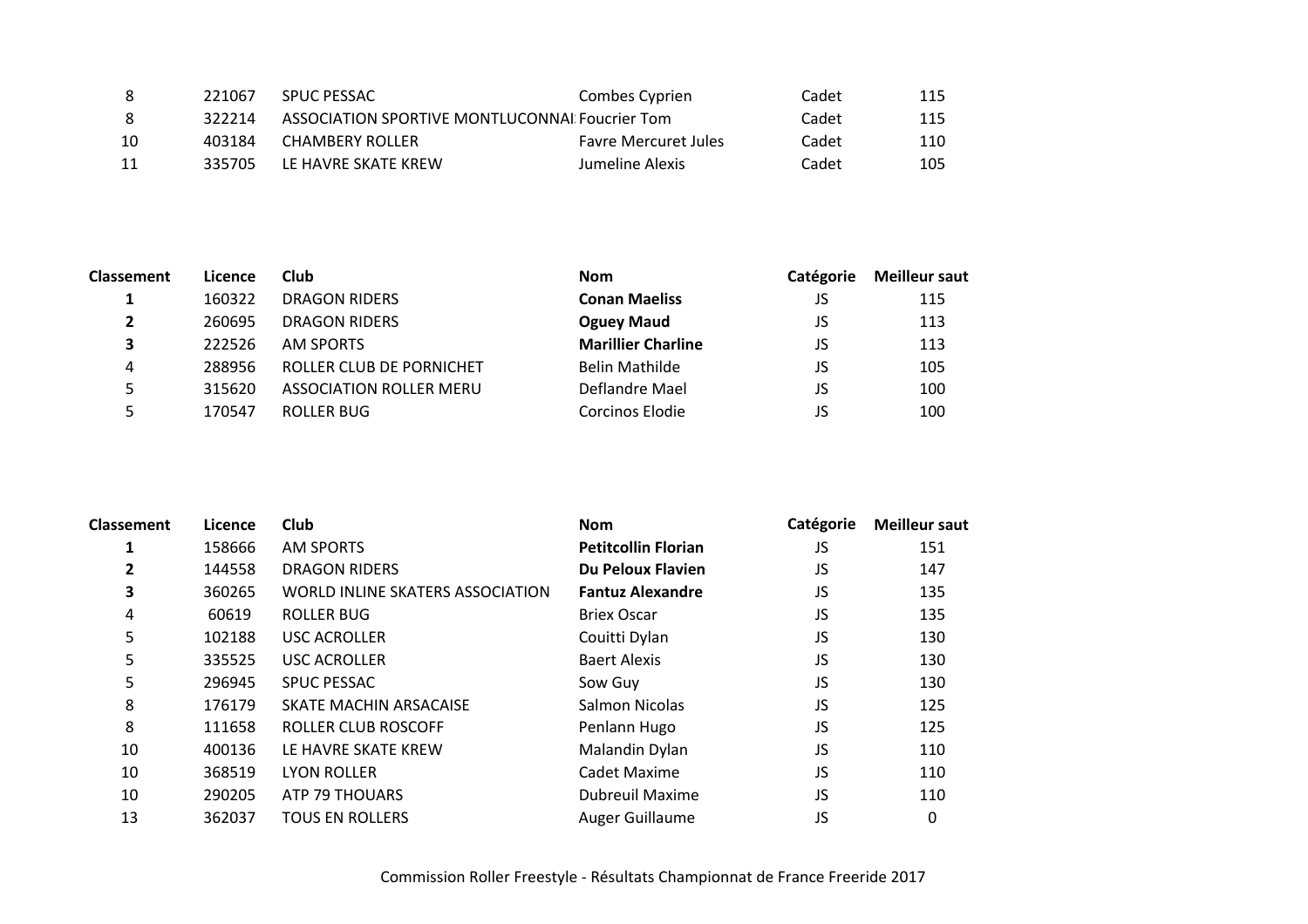

## **Résultats Championnat de France Freeride - Castres - 24 et 25 juin 2017 - Skatecross**

| <b>Classement</b> | Licence | <b>Club</b>                     | <b>Nom</b>           | Catégorie    |
|-------------------|---------|---------------------------------|----------------------|--------------|
| 1                 | 395564  | <b>DRAGON RIDERS</b>            | <b>Wallon Liam</b>   | Mini-poussin |
| 2                 | 333236  | SKATE MACHIN ARSACAISE          | <b>Deniaud Nolan</b> | Mini-poussin |
| 3                 | 387878  | <b>TOUS EN ROLLERS</b>          | <b>Viaud Antonin</b> | Mini-poussin |
| 4                 | 395346  | CASTRES-ROLLER.COM              | Abrial Maxance       | Mini-poussin |
| 5                 | 343822  | <b>USC ACROLLER</b>             | Lacroix Ethan        | Mini-poussin |
| 6                 | 316040  | PATINEURS DE LA VALLEE DU THORE | Polet Louis          | Mini-poussin |
| 7                 | 400543  | CASTRES-ROLLER.COM              | Fabiau Noam          | Mini-poussin |
| 8                 | 372004  | CASTRES-ROLLER.COM              | Cohen Martin Sacha   | Mini-poussin |
| 9                 | 375302  | CASTRES-ROLLER.COM              | Calvet Hugo          | Mini-poussin |
| 10                | 391957  | CASTRES-ROLLER.COM              | Ditto Naturelle      | Mini-poussin |
|                   |         |                                 |                      |              |

| <b>Classement</b>       | Licence | <b>Club</b>                | <b>Nom</b>             | Catégorie |
|-------------------------|---------|----------------------------|------------------------|-----------|
|                         | 334399  | <b>DRAGON RIDERS</b>       | <b>Corroyer Melina</b> | Poussine  |
| $\overline{2}$          | 307122  | <b>TOUS EN ROLLERS</b>     | <b>Simon Anaelle</b>   | Poussine  |
| $\overline{\mathbf{3}}$ | 291775  | ASSOC MZT CREW STREET ACRO | Clara Zoe              | Poussine  |
| 4                       | 365651  | CASTRES-ROLLER.COM         | <b>Filaquier Gaia</b>  | Poussine  |
| 5                       | 389416  | ROULEZ ROSE                | Roncin Lisa            | Poussine  |
| 6                       | 334984  | <b>TOUS EN ROLLERS</b>     | Faria Edwina           | Poussine  |
|                         |         |                            |                        |           |

*Commission Roller Freestyle - Résultats Championnat de France Freeride 2017*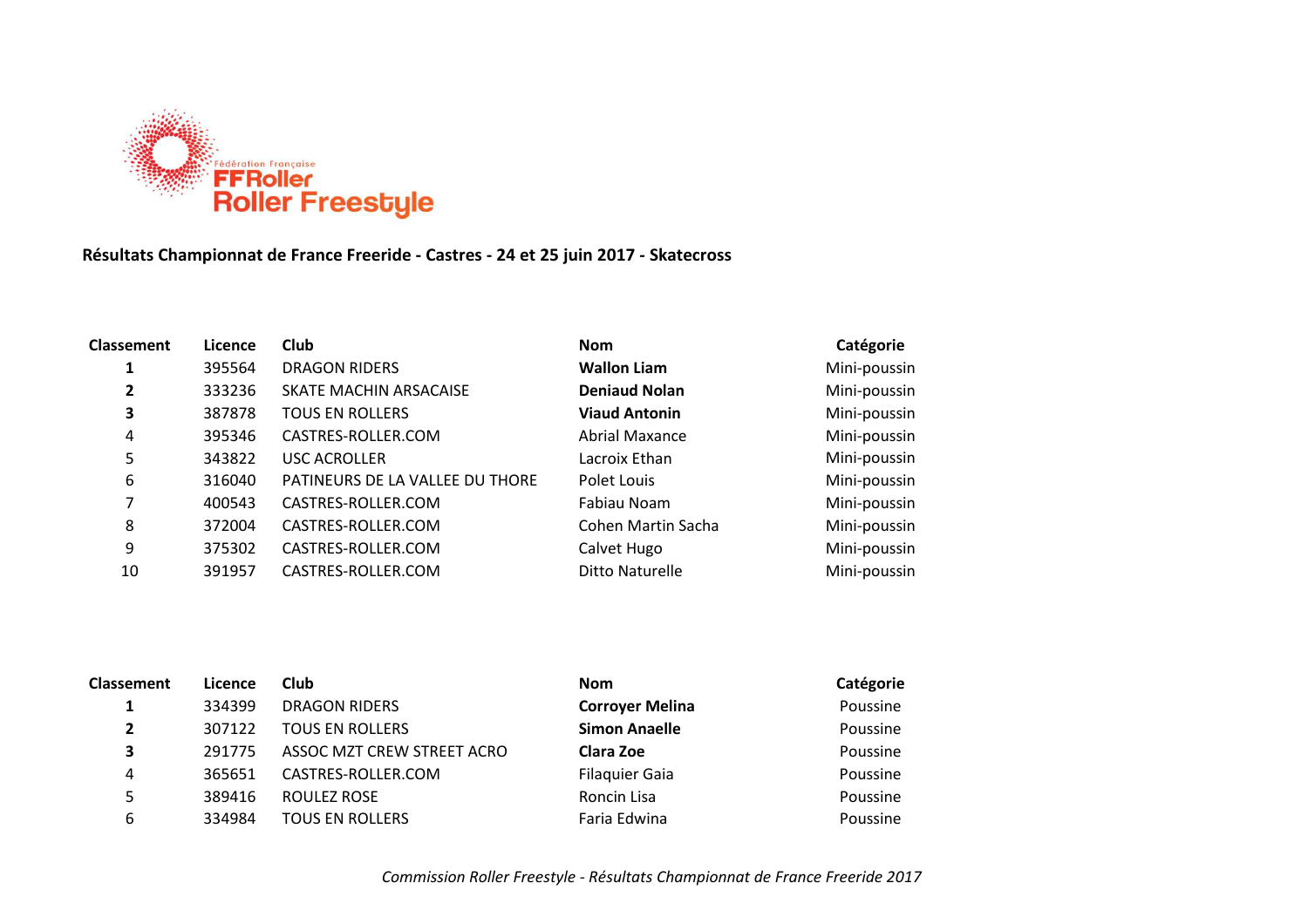| 7  | 329591 | <b>TOUS EN ROLLERS</b>      | Roux Angelina           | Poussine |
|----|--------|-----------------------------|-------------------------|----------|
| 8  | 377765 | LE HAVRE SKATE KREW         | Fouache-Letellier Lilou | Poussine |
| 9  | 287377 | SPUC PESSAC                 | <b>Blin Lisa</b>        | Poussine |
| 10 | 325278 | CASTRES-ROLLER.COM          | <b>Gaston Ema</b>       | Poussine |
| 11 | 370518 | <b>ROLL IN TARN</b>         | Deshaies-Galinie Noelie | Poussine |
| 12 | 377036 | <b>DONNAY ROLLER STREET</b> | Sonnet Tyfene           | Poussine |

| <b>Classement</b> | Licence | Club                               | <b>Nom</b>              | Catégorie |
|-------------------|---------|------------------------------------|-------------------------|-----------|
| 1                 | 304972  | ROLLING SK8 CLUB BIEVILLE BEUVILLE | <b>Bataille Timeo</b>   | Poussin   |
| $\overline{2}$    | 234024  | <b>ROLLER CLUB ROSCOFF</b>         | <b>Grall Maxence</b>    | Poussin   |
| 3                 | 292019  | ROLLER SKATING ANGLOY              | <b>Dubosc Romeo</b>     | Poussin   |
| 4                 | 357833  | <b>TOUS EN ROLLERS</b>             | Auger Theo              | Poussin   |
| 5                 | 325254  | CASTRES-ROLLER.COM                 | Calvet Leo              | Poussin   |
| 6                 | 390595  | <b>ROLLER BUG</b>                  | Turmo Robin             | Poussin   |
| 7                 | 369354  | <b>ROLLER BUG</b>                  | Doussin Matheo          | Poussin   |
| 8                 | 291809  | ROLLER CLUB DE PORNICHET           | <b>Aument Jules</b>     | Poussin   |
| 9                 | 320829  | <b>ROLLER BUG</b>                  | Coupeaud Julien         | Poussin   |
| 10                | 362122  | <b>SPUC PESSAC</b>                 | <b>Berhila Lounes</b>   | Poussin   |
| 11                | 354043  | <b>SKATE MACHIN ARSACAISE</b>      | Seidel Simon            | Poussin   |
| 12                | 358328  | ROLLER MANIA                       | Ornaque Paul            | Poussin   |
| 13                | 346546  | ROULEZ ROSE                        | Lellouchi Mohamed-Amine | Poussin   |
| 14                | 345558  | <b>ROLLER BUG</b>                  | <b>Cumunel Arthur</b>   | Poussin   |
| 15                | 269647  | ROLLER CLUB ROSCOFF                | Roignant Leny           | Poussin   |
| 16                | 343160  | <b>TOUS EN ROLLERS</b>             | Jugieau Bastien         | Poussin   |
| 17                | 364823  | ROULEZ ROSE                        | <b>Cezanne Marius</b>   | Poussin   |
| 18                | 383007  | <b>TOUS EN ROLLERS</b>             | Viaud Julien            | Poussin   |
| 19                | 353309  | <b>DRAGON RIDERS</b>               | Mahil-Veron Elias       | Poussin   |
| 20                | 399780  | TROUPE ROLLER MELLOISE             | Thomazeau Lucas         | Poussin   |
| 21                | 354046  | SKATE MACHIN ARSACAISE             | Seidel Charly           | Poussin   |
| 22                | 260860  | <b>ROLLER BUG</b>                  | <b>Metayer Clement</b>  | Poussin   |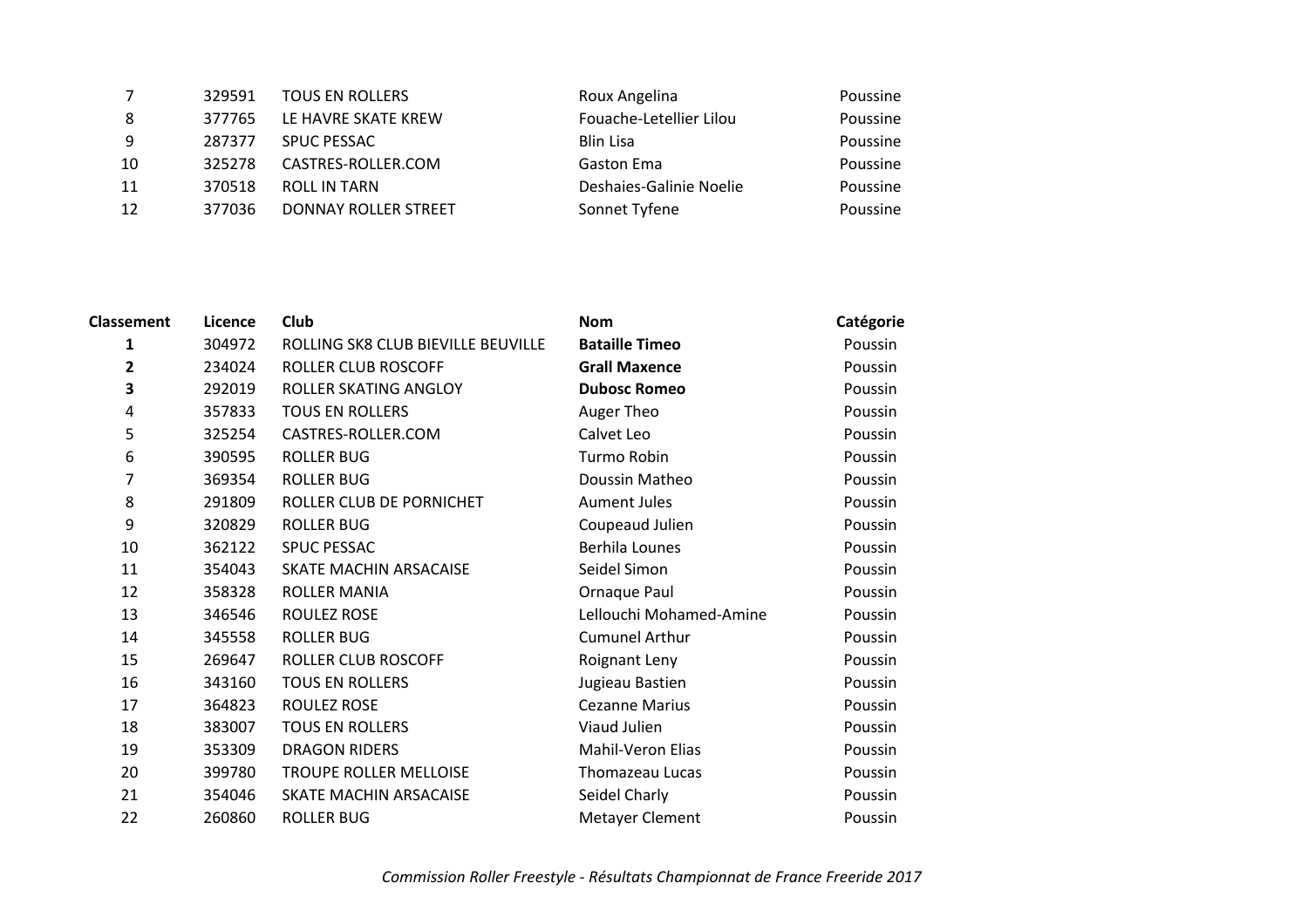| <b>Classement</b> | Licence | Club                               | <b>Nom</b>           | Catégorie |
|-------------------|---------|------------------------------------|----------------------|-----------|
| 1                 | 334998  | <b>TOUS EN ROLLERS</b>             | <b>Faria Ornella</b> | Benjamine |
| $\overline{2}$    | 347139  | SPORT URBAIN NAZAIRIEN RIDE        | Landrin Zoe          | Benjamine |
| 3                 | 310776  | <b>LES SAUTERELLES</b>             | <b>Bescond Lou</b>   | Benjamine |
| 4                 | 280770  | <b>USC ACROLLER</b>                | <b>Briot Noelie</b>  | Benjamine |
| 5                 | 263603  | <b>ROLLER BUG</b>                  | Simon Touroumire Eva | Benjamine |
| 6                 | 334423  | LE HAVRE SKATE KREW                | Mazouz Kalyssa       | Benjamine |
| 7                 | 280831  | <b>ROLLER BUG</b>                  | Sivil Lila Belle     | Benjamine |
| 8                 | 341221  | ROLLER BUG                         | Darrigrand Lea       | Benjamine |
| 9                 | 311564  | SPORT URBAIN NAZAIRIEN RIDE        | Langevin Isaline     | Benjamine |
| 10                | 315644  | ROLLING SK8 CLUB BIEVILLE BEUVILLE | Gervais Andrea       | Benjamine |

| <b>Classement</b> | Licence | <b>Club</b>                  | <b>Nom</b>              | Catégorie |
|-------------------|---------|------------------------------|-------------------------|-----------|
| 1                 | 306322  | ROLLER SKATING ANGLOY        | <b>Machicote Damien</b> | Benjamin  |
| $\overline{2}$    | 330224  | ROLLER BUG                   | <b>Coupeaud Maxime</b>  | Benjamin  |
| 3                 | 326286  | ROLLER SKATING ANGLOY        | <b>Charriton Patxi</b>  | Benjamin  |
| 4                 | 304366  | <b>TOUS EN ROLLERS</b>       | <b>Rabillard Joris</b>  | Benjamin  |
| 5                 | 354816  | LE HAVRE SKATE KREW          | Renault Louis           | Benjamin  |
| 6                 | 218154  | ROLLER BUG                   | Laleve Damien           | Benjamin  |
| 7                 | 218538  | ROLLER BUG                   | <b>Metayer Antoine</b>  | Benjamin  |
| 8                 | 284636  | SKATE MACHIN ARSACAISE       | <b>Bouquet Noah</b>     | Benjamin  |
| 9                 | 329592  | <b>TOUS EN ROLLERS</b>       | Jugieau Thibault        | Benjamin  |
| 10                | 302917  | ROLLER CLUB DE PORNICHET     | Kovalenko Jean          | Benjamin  |
| 11                | 300924  | SKATE MACHIN ARSACAISE       | <b>Morboeuf Mathys</b>  | Benjamin  |
| 12                | 283268  | <b>ROLLER SKATING ANGLOY</b> | Thery Ataia             | Benjamin  |

*Commission Roller Freestyle - Résultats Championnat de France Freeride 2017*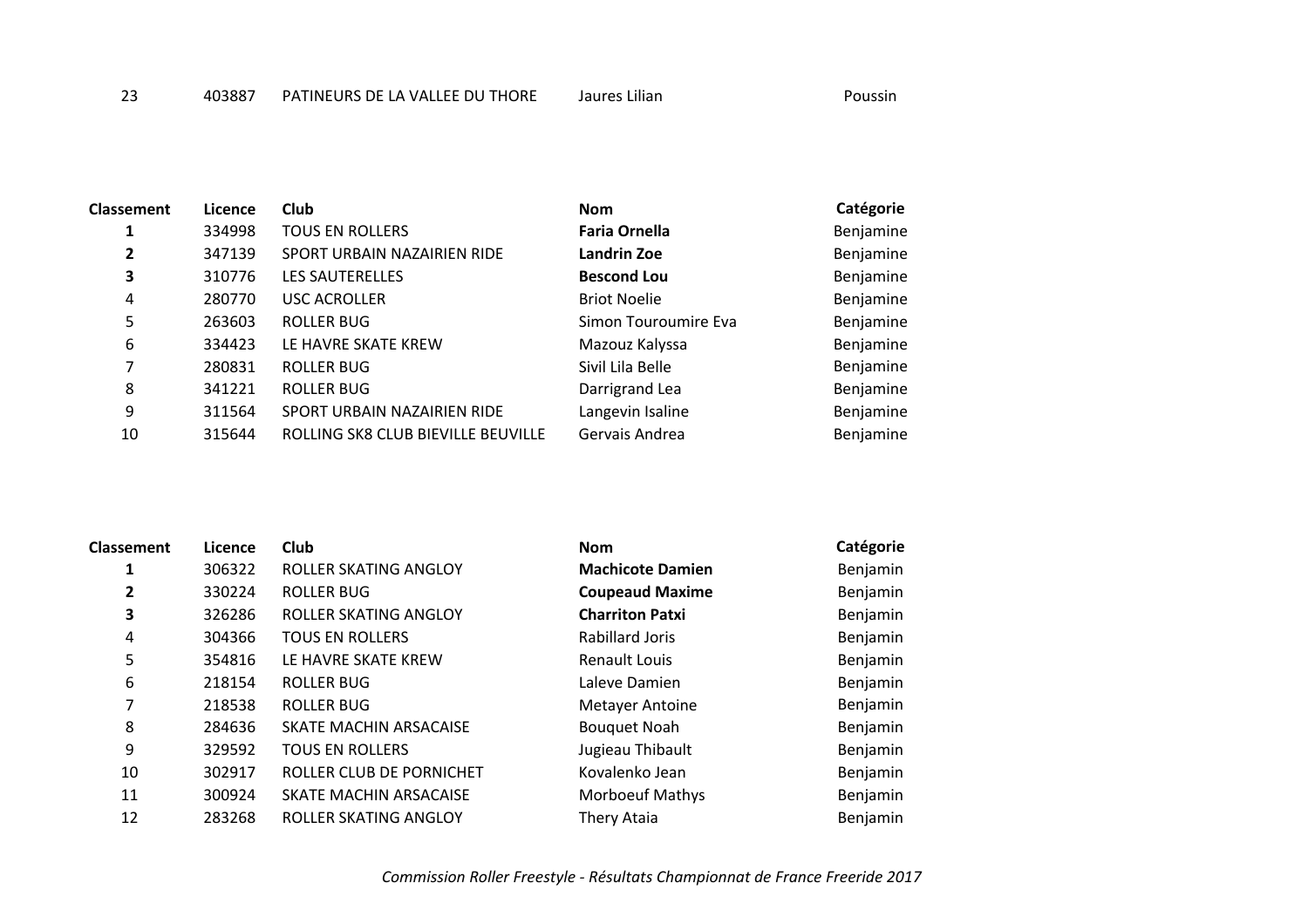| 13 | 382338 | <b>ROLLER MANIA</b>                | Collot Enzo               | Benjamin |
|----|--------|------------------------------------|---------------------------|----------|
| 14 | 356790 | ASSOC MZT CREW STREET ACRO         | <b>Herment Pierre</b>     | Benjamin |
| 15 | 367983 | <b>ROLLER SKATING ANGLOY</b>       | <b>Tamisier Melvyn</b>    | Benjamin |
| 16 | 304756 | SKATE MACHIN ARSACAISE             | Dayries Liam              | Benjamin |
| 17 | 383353 | ROLLING SK8 CLUB BIEVILLE BEUVILLE | <b>Francois Alexandre</b> | Benjamin |
| 18 | 345604 | <b>ROLLER BUG</b>                  | <b>Ponchart Antoine</b>   | Benjamin |
| 19 | 307085 | <b>USC ACROLLER</b>                | Lacroix Noah              | Benjamin |
| 20 | 307198 | PATINEURS DE LA VALLEE DU THORE    | Fieu Emilien              | Benjamin |
|    |        |                                    |                           |          |

| Classement | Licence | Club                    | <b>Nom</b>           | Catégorie     |
|------------|---------|-------------------------|----------------------|---------------|
| 1          | 285275  | <b>TOUS EN ROLLERS</b>  | <b>Simon Emmy</b>    | Minime        |
| 2          | 352450  | LE HAVRE SKATE KREW     | <b>Trains Emilie</b> | Minime        |
| 3          | 307060  | <b>TOUS EN ROLLERS</b>  | <b>Baty Elea</b>     | Minime        |
| 4          | 271872  | SKATE MACHIN ARSACAISE  | Lopes Christina      | Minime        |
| 5          | 226970  | PATIN CLUB PLABENNECOIS | Riou Manon           | Minime        |
| 6          | 333238  | SKATE MACHIN ARSACAISE  | Lassaux Justine      | Minime        |
| 7          | 361501  | ROLLER BUG              | Labat Celya          | Minime        |
| 8          | 269764  | SKATE MACHIN ARSACAISE  | Castanheira Aude     | Minime        |
| 9          | 285108  | <b>TOUS EN ROLLERS</b>  | Brousseau Sarah      | Minime        |
| 10         | 355956  | SKATE MACHIN ARSACAISE  | Sauget Maxence       | <b>Minime</b> |

| <b>Classement</b> | Licence | <b>Club</b>                 | <b>Nom</b>            | Catégorie |
|-------------------|---------|-----------------------------|-----------------------|-----------|
|                   | 373742  | ROLLER CLUB DE PORNICHET    | Tongazara Iborahimo   | Minime    |
| $\mathbf{2}$      | 220624  | ROLLER BUG                  | <b>Charvet Julien</b> | Minime    |
| 3                 | 284475  | SKATE MACHIN ARSACAISE      | <b>Dayries Ethan</b>  | Minime    |
| 4                 | 284623  | SKATE MACHIN ARSACAISE      | Deniaud Ethan         | Minime    |
| 5.                | 200067  | SPORT URBAIN NAZAIRIEN RIDE | Menard Remy           | Minime    |

*Commission Roller Freestyle - Résultats Championnat de France Freeride 2017*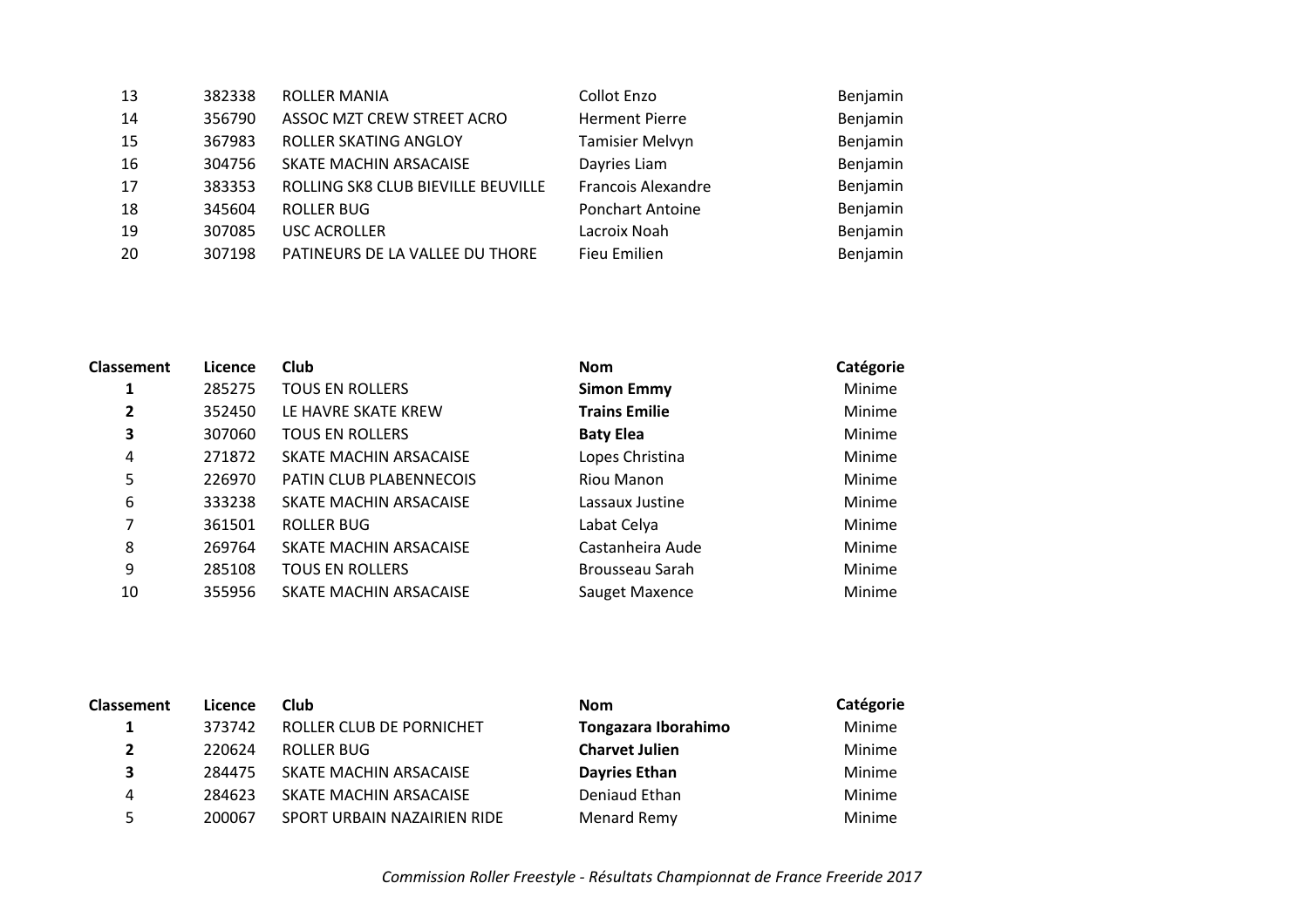| 6  | 346449 | ASSOCIATION SPORTIVE MONTLUCONNAl Berthelot Tom |                          | Minime |
|----|--------|-------------------------------------------------|--------------------------|--------|
|    | 319093 | SPORT URBAIN NAZAIRIEN RIDE                     | Viogne Enzo              | Minime |
| 8  | 228123 | ROLLER CLUB ROSCOFF                             | Roignant Theo            | Minime |
| 9  | 266937 | SPORT URBAIN NAZAIRIEN RIDE                     | Menet-Chao Paul          | Minime |
| 10 | 239856 | SKATE MACHIN ARSACAISE                          | <b>Gallant Balthazar</b> | Minime |
| 11 | 306046 | ROLLER SKATING ANGLOY                           | Charritton Iban          | Minime |
| 12 | 385607 | <b>ROLLER BUG</b>                               | Leleu Eliott             | Minime |
| 13 | 240514 | <b>SPUC PESSAC</b>                              | Pucheu Plante Romain     | Minime |
| 14 | 291774 | ASSOC MZT CREW STREET ACRO                      | Clara Antonio            | Minime |
| 15 | 232187 | ROLLER CLUB DE PORNICHET                        | Van Hamme Titouan        | Minime |
| 16 | 352420 | LE HAVRE SKATE KREW                             | Le Coquil Timothe        | Minime |
| 17 | 362831 | <b>DRAGON RIDERS</b>                            | Remy Charlyves           | Minime |
| 18 | 355972 | PATINEURS DE LA VALLEE DU THORE                 | <b>Guiraud Maxime</b>    | Minime |
|    |        |                                                 |                          |        |

| <b>Classement</b> | Licence | <b>Club</b>              | <b>Nom</b>                   | Catégorie |
|-------------------|---------|--------------------------|------------------------------|-----------|
|                   | 231660  | ROULEZ ROSE              | <b>Van Der Meulen Marine</b> | Cadette   |
| 2                 | 160975  | ROLLER CLUB ROSCOFF      | <b>Grall Justine</b>         | Cadette   |
| 3                 | 271829  | ROLLER CLUB DE PORNICHET | <b>Poussier Maelie</b>       | Cadette   |
| 4                 | 232097  | <b>USC ACROLLER</b>      | Chagnaud Marie               | Cadette   |
| 5                 | 264730  | <b>LES SAUTERELLES</b>   | <b>Bersoult Julie</b>        | Cadette   |
| 6                 | 176180  | SKATE MACHIN ARSACAISE   | Salmon Clemence              | Cadette   |
| 7                 | 285272  | <b>TOUS EN ROLLERS</b>   | Grossin Lisa                 | Cadette   |
| 8                 | 335345  | LE HAVRE SKATE KREW      | Sa Sophia                    | Cadette   |
| 9                 | 289123  | CASTRES-ROLLER.COM       | Chavelli Lucile              | Cadette   |

| Classement | Licence | <b>Club</b>            | <b>Nom</b>         | Catégorie |
|------------|---------|------------------------|--------------------|-----------|
|            | 178115  | TROUPE ROLLER MELLOISE | <b>Doucet Mael</b> | Cadet     |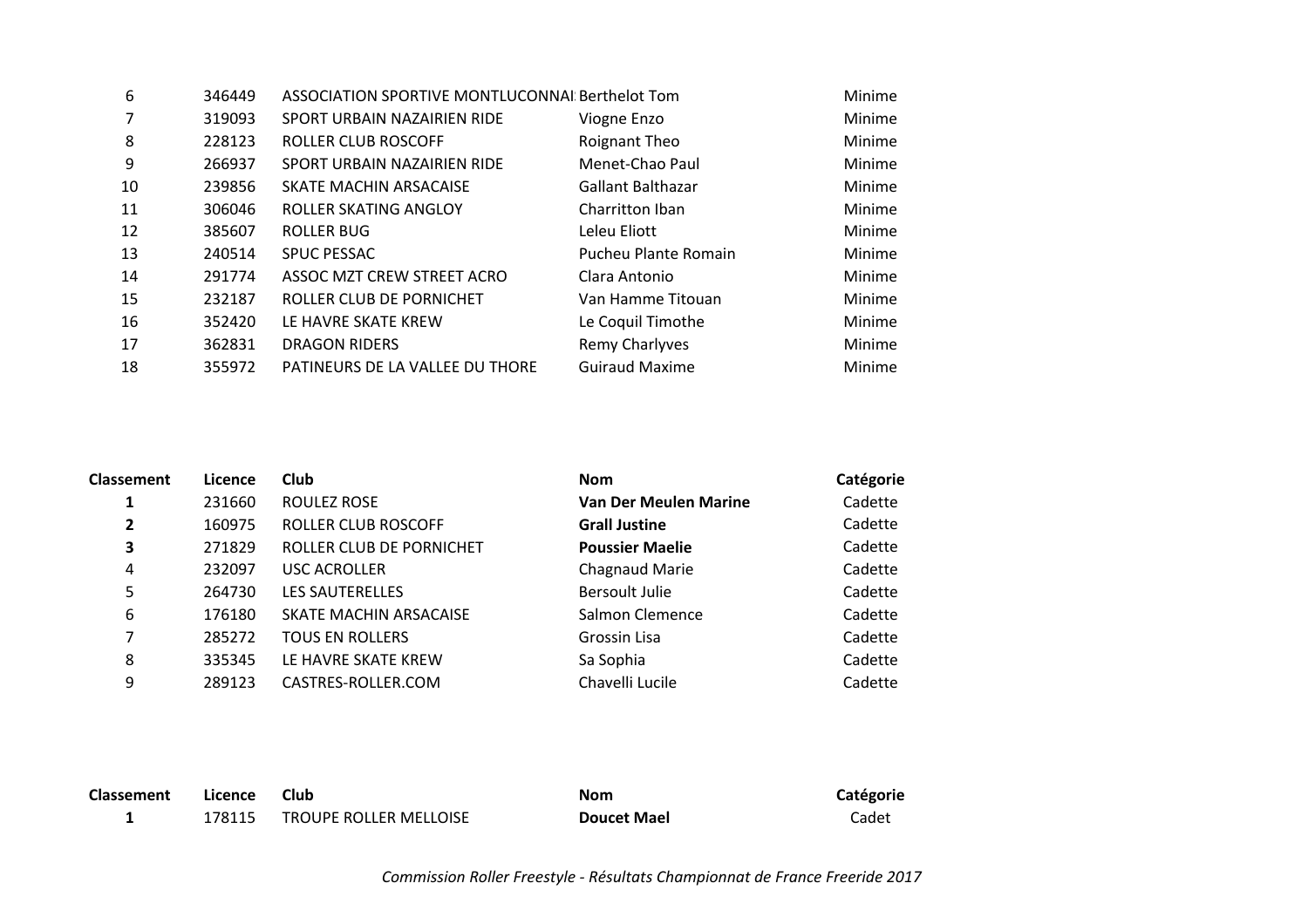| $\overline{2}$ | 293752 | AM SPORTS                                      | <b>Bernard Lethieleux Normane</b> | Cadet |
|----------------|--------|------------------------------------------------|-----------------------------------|-------|
| 3              | 239554 | <b>DRAGON RIDERS</b>                           | <b>Elias Yoann</b>                | Cadet |
| $\overline{4}$ | 403184 | <b>CHAMBERY ROLLER</b>                         | <b>Favre Mercuret Jules</b>       | Cadet |
| -5             | 205434 | <b>DRAGON RIDERS</b>                           | Du Peloux Roman                   | Cadet |
| 6              | 300375 | <b>ROLLER BUG</b>                              | Lafenetre Charlie                 | Cadet |
| $\overline{7}$ | 179655 | ROLLER PROVENCE MEDITERRANEE                   | Rayer Yoan                        | Cadet |
| 8              | 262531 | <b>LES SAUTERELLES</b>                         | <b>Relet Matheo</b>               | Cadet |
| q              | 185913 | ROLLER CLUB DE PORNICHET                       | Pouessel Romain                   | Cadet |
| 10             | 221067 | <b>SPUC PESSAC</b>                             | Combes Cyprien                    | Cadet |
| 11             | 322214 | ASSOCIATION SPORTIVE MONTLUCONNAl Foucrier Tom |                                   | Cadet |
| 12             | 323292 | ROULEZ ROSE                                    | Cabestre-Castro Joaquim           | Cadet |

| Classement     | Licence | Club                           | <b>Nom</b>                | Catégorie |
|----------------|---------|--------------------------------|---------------------------|-----------|
|                | 260695  | <b>DRAGON RIDERS</b>           | <b>Oguey Maud</b>         | JS        |
| $\overline{2}$ | 170547  | <b>ROLLER BUG</b>              | <b>Corcinos Elodie</b>    | JS        |
| 3              | 222526  | <b>AM SPORTS</b>               | <b>Marillier Charline</b> | JS        |
| 4              | 181483  | ROLLER BUG                     | Derisbourg Tiffany        | JS        |
| 5              | 160322  | <b>DRAGON RIDERS</b>           | <b>Conan Maeliss</b>      | JS        |
| 6              | 288956  | ROLLER CLUB DE PORNICHET       | <b>Belin Mathilde</b>     | JS        |
|                | 315620  | <b>ASSOCIATION ROLLER MERU</b> | Deflandre Mael            | JS        |

| <b>Classement</b> | Licence | <b>Club</b>            | <b>Nom</b>                 | Catégorie |
|-------------------|---------|------------------------|----------------------------|-----------|
|                   | 76683   | SKATE MACHIN ARSACAISE | <b>Fort Yohann</b>         | JS        |
|                   | 158666  | AM SPORTS              | <b>Petitcollin Florian</b> | JS        |
|                   | 144558  | DRAGON RIDERS          | Du Peloux Flavien          | JS        |
| 4                 | 176179  | SKATE MACHIN ARSACAISE | Salmon Nicolas             | JS        |
|                   | 144553  | DRAGON RIDERS          | Clusaz Maxence             | JS        |